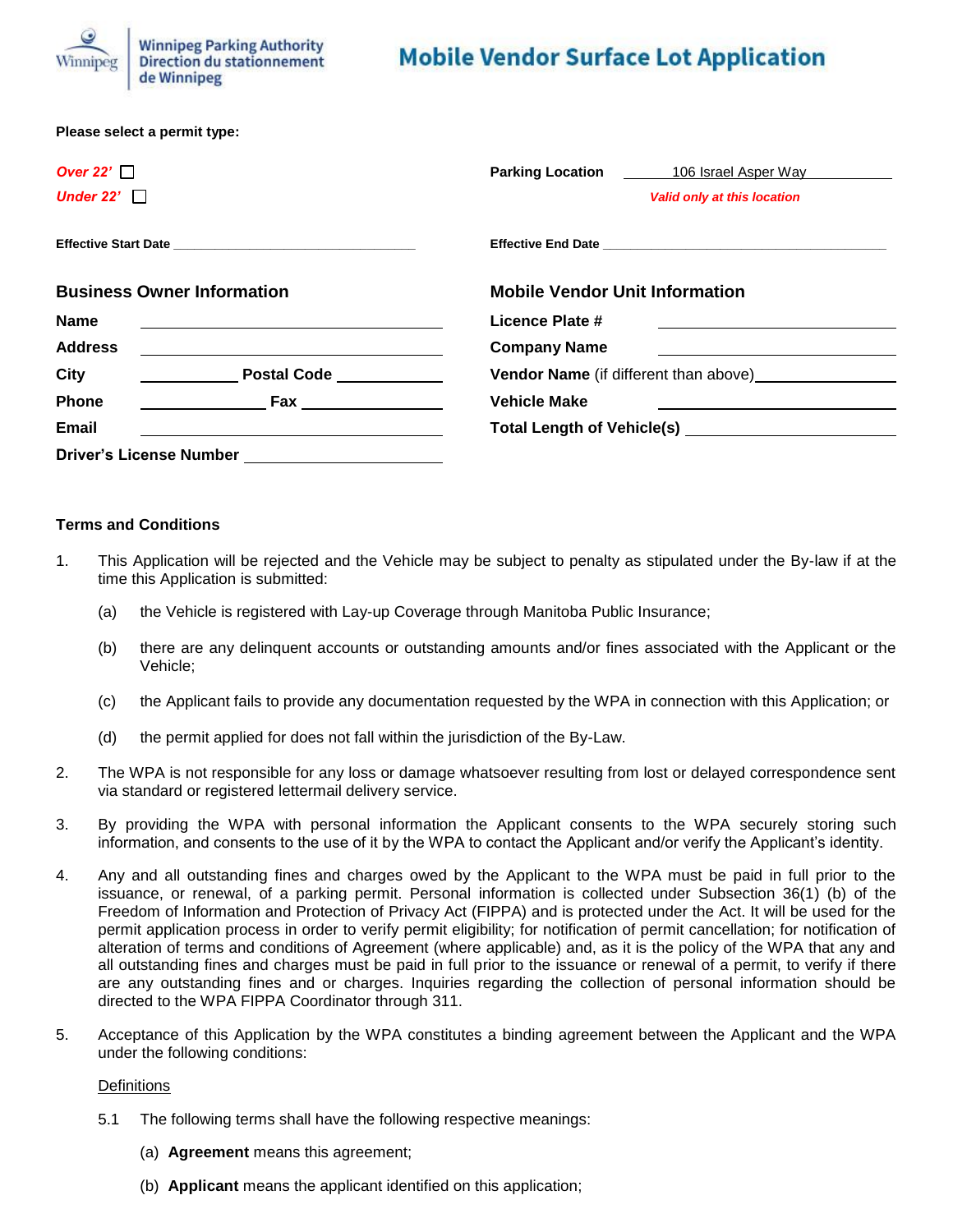- (c) **Application** means this application;
- (d) **By-law** means the Winnipeg Parking By-Law No. 86/2016, the Municipal By-Law Enforcement Act Enabling By-Law No. 59/2016, the Winter Parking Ban By-Law No. 76/2011, as applicable, and any replacement By-Laws, as the case may be;
- (e) **City** means the City of Winnipeg;
- (f) **Dash Card** means a permit displayed on the Vehicle's dashboard so as to be visible from the exterior of the Vehicle;
- (g) **Permit** means any parking permit issued pursuant to this Agreement;
- (h) **Transponder** means an access device used to gain entry to the parking facility;
- (i) **Vehicle** means the vehicle identified on the Application and any additional vehicle(s) linked with the Permit, where allowed by the permit type;
- (j) **Virtual Permit** means a Permit which is identified by the Vehicle's licence plate and which is not displayed within the Vehicle;
- (k) **WPA** means the City of Winnipeg Parking Authority.

## Applicant Obligations

- 5.2 The Applicant is responsible for compliance with the terms of the Agreement, and for the compliance by the Vehicle.
- 5.3 The Applicant shall park courteously and shall comply with all regulations, instructions, benefits and penalties, as may be applied by the City in accordance with its By-Laws, including but not limited to tagging and towing of the Vehicle.
- 5.4 The Applicant shall park in the above specified parking facility and in the above specified reserved parking stall (if assigned) in accordance with the terms of the Agreement.
- 5.5 The Applicant shall notify the WPA of any change of licence plate number, contact address, or vehicle registration by completing the Licence Plate Registration Form located on the WPA's website and submitting same to the WPA. Failure to do so constitutes a violation of this Agreement and the Vehicle may be subject to penalty pursuant to the By-Law, including but not limited to revocation of the Permit and tagging and/or towing of the Vehicle.
- 5.6 The Permit is non-transferable between individuals or vehicles and is valid for use by the Applicant and the Vehicle only. Additional vehicles may not be linked to the Permit except where permitted by permit type.

## Limitation of Liability

5.7 The City and the WPA shall not be liable for injury to or loss suffered by any persons using the parking facility or parking stall specified above, or for loss of or damage to vehicles and their contents. The City shall be free from any and all liability or claim arising due to any injury to employees of the City, third persons, or members of the public, or their property, caused by any act or omission of the Applicant and which is attributable to the Applicant's use of the specified parking facility and/or parking stall.

## **Termination**

- 5.8 The Applicant may terminate this Agreement by providing 24 hour notice to the WPA by phone to 3-1-1, toll free 1-877-311-4974 (4WPG) or by emailing 311@winnipeg.ca. The Applicant shall provide any such notice to the WPA, otherwise the applicant shall be responsible for charges.
- 5.9 The WPA may terminate or alter the terms of this Agreement by providing 24 hour written notice of alteration or termination to the Applicant. Any such alteration or termination shall be at the sole discretion of the WPA.
- 5.10 The WPA may revoke, suspend, or cancel the Permit without notice at any time for any violation of the terms of this Agreement, for non-payment or returned payment, or for any illegal activities by the Applicant. In the event that the Permit is revoked, suspended, or cancelled by the WPA, the Applicant may be subject to penalty as stipulated under the By-Law, including but not limited to tagging and towing, and the Applicant may be unable to reapply for a new permit for the period set out in the By-Law.
- 5.11 In the event this Agreement is terminated by either party, any Transponder issued to the Applicant in connection with this Agreement must be returned to the Winnipeg Parking Authority Office (495 Portage